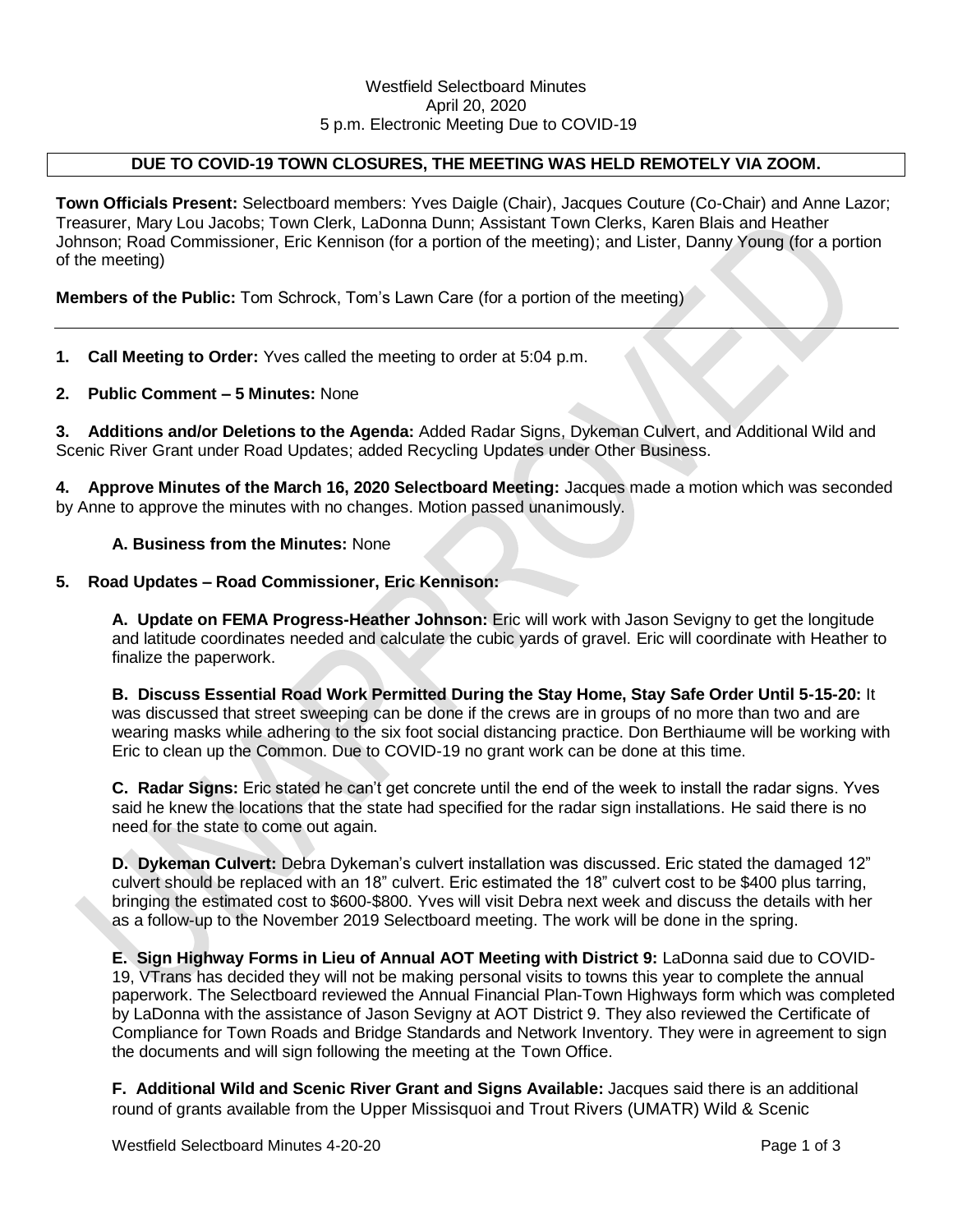Committee River Community Grants Program. The grants are \$1,000 up to \$5,000 with a 10% match and are specifically for damage from the October 31, 2019 Halloween Storm. Eligibility includes improving water quality or mitigation. Eric and Heather will work together to draft a grant proposal before the May 11<sup>th</sup> deadline. Heather will send the draft to the Selectboard for approval. Jacques also mentioned there are signs available from UMATR to be placed where there are road crossings at the Missisquoi River (Loop Road and Lane Road). Sign posts can be provided or the town can purchase and be reimbursed.

# **6. Treasurer's Report – Treasurer, Mary Lou Jacobs:**

**A. Approve Warrants for Expenditures Dated:** There was a motion by Yves and second by Anne to approve the warrants as listed below. All were in agreement.

- **3/18/20 (\$16,014.24 for bills; \$3,213.86 for payroll = \$19,228.10)**
- **4/1/20 (\$4,904.40 for bills; \$4,940.09 for payroll = \$9,844.49)**
- **4/8/20 (\$7,113.06 for bills)**
- **4/15/20 (\$8,076.47 for bills; \$2,194.58 for payroll = \$10,271.05)**
- **4/15/20 (\$3,021.88 for federal deposit for payroll taxes)**

**B. Budget Status Update (emailed in advance):** Mary Lou reported there is \$6,151.60 in the general fund checking account. Jacques asked if the agreement discussed at last month's meeting was in place with Scenic View RuralEdge for delinquent taxes. It was reported that the Delinquent Tax Collector, Joyce Crawford, has a payment plan in place and says the taxes will be paid in full by June. There are two accounts left on the delinquent tax list. Lister, Danny Young, reported the reappraisal is on schedule with the Lister pre-grievance/grievance hearings scheduled for the end of May. Danny said the tax bills will most likely be sent out on schedule which means cash flow from property taxes will begin in August. Eric asked about the \$23,621 in the expense budget column for Transfer to Road Reserve. Mary Lou said that should not be there. He also asked about an expense for a ladder. Yves said that was a recycling expense not a town garage expense. Mary Lou reported we have received \$2500 (half of the grant award) from the Wild and Scenic Grant for Loop Road. We received the annual \$10,000 for the Good Neighbor Fund which went into the general fund and will be moved to an investment/cd after tax money starts coming in. The Equalization Fund money that was received also went into the general fund checking account and was used to offset the monthly NEMRC payment for the reappraisal. The balance of that money (approximately \$700) will be transferred to savings at a later date. The grant money from the NVDA Grants in Aid grant is still outstanding from 2019. Mary Lou will continue to monitor the status of the payment. Mary Lou reported we have not had to use the line of credit yet.

**C. Investment Account Update (emailed in advance):** The Edward Jones investment is valued at \$145,791.65 (March 31, 2020) down from \$150,976 (February 29, 2020). There are two North Country Credit Union Certificate of Deposits totaling \$9,241.96. One matures April 20, 2020 and the other April 15, 2021. These are earmarked for reappraisal expenses.

**7. Award Mowing Contract (emailed in advance):** LaDonna reported there were two bids submitted. The first from Westfield resident Tom Schrock, Tom's Lawn Care, in the amount of \$1,450 for mowing/\$250 for fall cleanup totaling \$1700. The second was from Newport Center resident Hunter Prue, NEK Landscaping LLC, in the amount of \$2,287 for mowing/\$250 for fall cleanup totaling \$2537. The Selectboard commented they have been pleased with the service provided by Tom Schrock over the past two years. There was a motion by Yves and second by Jacques to award the 2020 Mowing Contract to Tom Schrock. Motion passed unanimously. Yves thanked Tom for the nice job he's done in the past keeping the town grounds looking good.

**8. Sign Road Consent for VASA (emailed in advance):** LaDonna reported VASA representative Jerry Bouchard, Jr. could not be present at the meeting. Jerry emailed the form for the Selectboard to sign, to give VASA consent to use Kennison Road, Reservoir Road, North Hill Road, Cemetery Road and Loop Road for ATV travel. VASA officials suggested to the Selectboard that they could place in the minutes wording that the agreement could stay in place in perpetuity. The Selectboard discussed the pros and cons and decided to continue to sign the